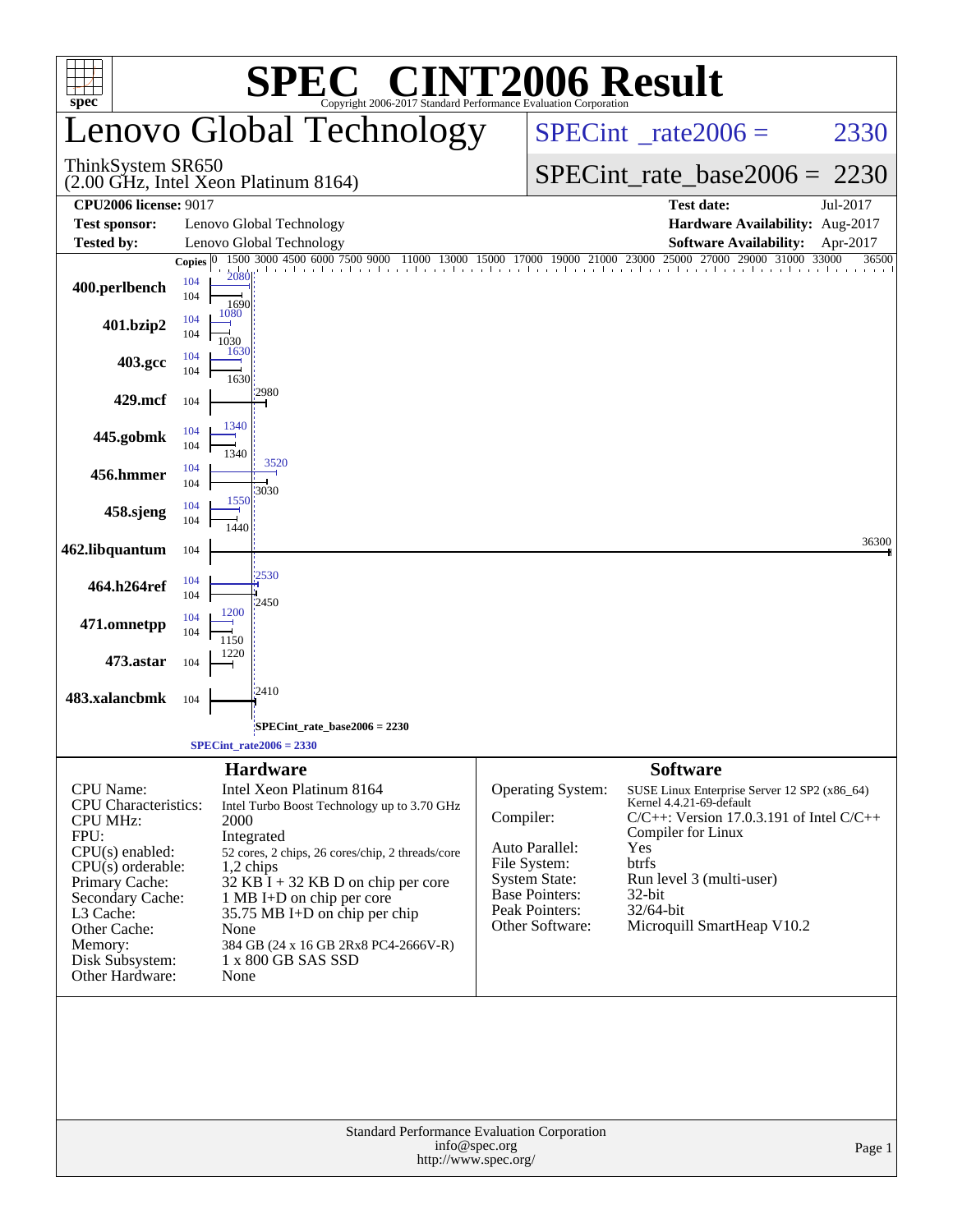

### enovo Global Technology

#### ThinkSystem SR650

SPECint rate $2006 = 2330$ 

# [SPECint\\_rate\\_base2006 =](http://www.spec.org/auto/cpu2006/Docs/result-fields.html#SPECintratebase2006) 2230

(2.00 GHz, Intel Xeon Platinum 8164)

**[Test sponsor:](http://www.spec.org/auto/cpu2006/Docs/result-fields.html#Testsponsor)** Lenovo Global Technology **[Hardware Availability:](http://www.spec.org/auto/cpu2006/Docs/result-fields.html#HardwareAvailability)** Aug-2017

**[CPU2006 license:](http://www.spec.org/auto/cpu2006/Docs/result-fields.html#CPU2006license)** 9017 **[Test date:](http://www.spec.org/auto/cpu2006/Docs/result-fields.html#Testdate)** Jul-2017 **[Tested by:](http://www.spec.org/auto/cpu2006/Docs/result-fields.html#Testedby)** Lenovo Global Technology **[Software Availability:](http://www.spec.org/auto/cpu2006/Docs/result-fields.html#SoftwareAvailability)** Apr-2017

#### **[Results Table](http://www.spec.org/auto/cpu2006/Docs/result-fields.html#ResultsTable)**

|                                                                                                          | <b>Base</b>   |                |       |                |       |                |             | <b>Peak</b>   |                |              |                |              |                |              |
|----------------------------------------------------------------------------------------------------------|---------------|----------------|-------|----------------|-------|----------------|-------------|---------------|----------------|--------------|----------------|--------------|----------------|--------------|
| <b>Benchmark</b>                                                                                         | <b>Copies</b> | <b>Seconds</b> | Ratio | <b>Seconds</b> | Ratio | <b>Seconds</b> | Ratio       | <b>Copies</b> | <b>Seconds</b> | <b>Ratio</b> | <b>Seconds</b> | <b>Ratio</b> | <b>Seconds</b> | <b>Ratio</b> |
| 400.perlbench                                                                                            | 104           | 600            | 1690  | 599            | 1700  | 601            | 1690        | 104           | 488            | 2080         | 487            | 2090         | 488            | 2080         |
| 401.bzip2                                                                                                | 104           | 974            | 1030  | 976            | 1030  | 977            | 1030        | 104           | 930            | 1080         | 925            | 1080         | 929            | 1080         |
| $403.\mathrm{gcc}$                                                                                       | 104           | 516            | 1620  | 514            | 1630  | 515            | 1630        | 104           | 515            | 1630         | 514            | 1630         | 514            | 1630         |
| $429$ .mcf                                                                                               | 104           | 318            | 2980  | 317            | 2990  | 319            | 2970        | 104           | 318            | 2980         | 317            | 2990         | 319            | 2970         |
| $445$ .gobmk                                                                                             | 104           | 811            | 1340  | 813            | 1340  | 812            | 1340        | 104           | 814            | 1340         | 815            | 1340         | 814            | 1340         |
| 456.hmmer                                                                                                | 104           | 321            | 3020  | 320            | 3030  | 320            | 3030        | 104           | 277            | 3510         | 275            | 3520         | 275            | 3530         |
| $458$ sjeng                                                                                              | 104           | 874            | 1440  | 875            | 1440  | 874            | <b>1440</b> | 104           | 813            | 1550         | 813            | 1550         | 813            | 1550         |
| 462.libquantum                                                                                           | 104           | 59.4           | 36300 | 59.2           | 36400 | 59.4           | 36300       | 104           | 59.4           | 36300        | 59.2           | 36400        | 59.4           | 36300        |
| 464.h264ref                                                                                              | 104           | 936            | 2460  | 941            | 2450  | 946            | 2430        | 104           | 910            | 2530         | 911            | 2530         | 902            | 2550         |
| 471.omnetpp                                                                                              | 104           | 566            | 1150  | 565            | 1150  | 564            | 1150        | 104           | 540            | 1200         | 540            | <b>1200</b>  | 540            | 1200         |
| $473.$ astar                                                                                             | 104           | 602            | 1210  | 601            | 1220  | 600            | 1220        | 104           | 602            | 1210         | 601            | 1220         | 600            | 1220         |
| 483.xalancbmk                                                                                            | 104           | 298            | 2410  | 298            | 2410  | 298            | 2410        | 104           | 298            | 2410         | 298            | 2410         | 298            | 2410         |
| Results appear in the order in which they were run. Bold underlined text indicates a median measurement. |               |                |       |                |       |                |             |               |                |              |                |              |                |              |

#### **[Submit Notes](http://www.spec.org/auto/cpu2006/Docs/result-fields.html#SubmitNotes)**

 The numactl mechanism was used to bind copies to processors. The config file option 'submit' was used to generate numactl commands to bind each copy to a specific processor. For details, please see the config file.

### **[Operating System Notes](http://www.spec.org/auto/cpu2006/Docs/result-fields.html#OperatingSystemNotes)**

Stack size set to unlimited using "ulimit -s unlimited"

### **[Platform Notes](http://www.spec.org/auto/cpu2006/Docs/result-fields.html#PlatformNotes)**

<http://www.spec.org/>

Standard Performance Evaluation Corporation [info@spec.org](mailto:info@spec.org) BIOS configuration: Operating Mode set to Maximum Performance SNC set to Enable DCU Streamer Prefetcher set to Disable Stale AtoS set to Enable LLC dead line alloc set to Disable Sysinfo program /home/cpu2006-1.2-ic17.0u3/config/sysinfo.rev6993 Revision 6993 of 2015-11-06 (b5e8d4b4eb51ed28d7f98696cbe290c1) running on Cyborg-SPECcpu2006-SUSE12SP2 Mon Jul 10 22:15:10 2017 This section contains SUT (System Under Test) info as seen by some common utilities. To remove or add to this section, see: <http://www.spec.org/cpu2006/Docs/config.html#sysinfo> From /proc/cpuinfo model name : Intel(R) Xeon(R) Platinum 8164 CPU @ 2.00GHz 2 "physical id"s (chips) Continued on next page

Page 2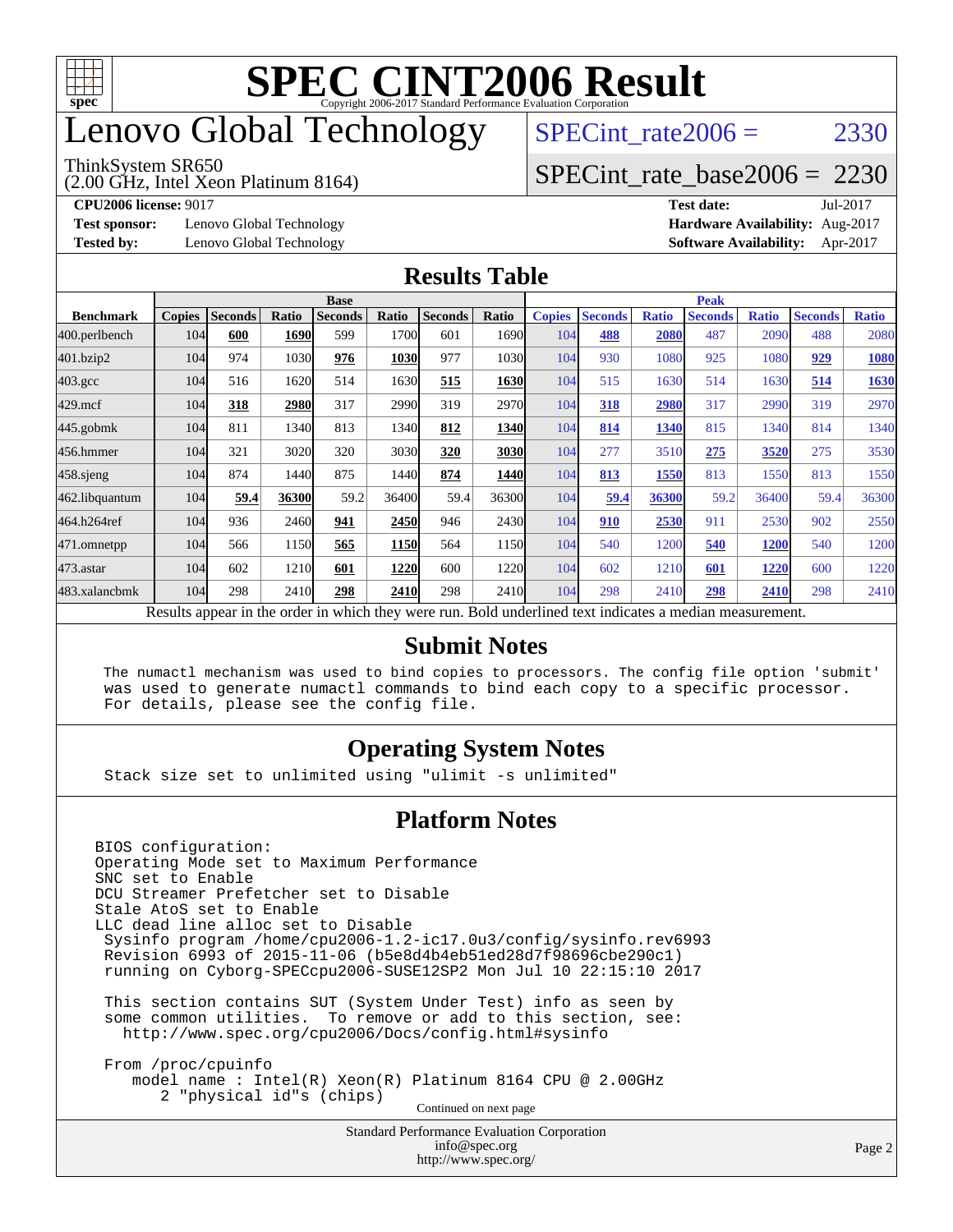

### enovo Global Technology

SPECint rate $2006 = 2330$ 

(2.00 GHz, Intel Xeon Platinum 8164) ThinkSystem SR650

[SPECint\\_rate\\_base2006 =](http://www.spec.org/auto/cpu2006/Docs/result-fields.html#SPECintratebase2006) 2230

**[CPU2006 license:](http://www.spec.org/auto/cpu2006/Docs/result-fields.html#CPU2006license)** 9017 **[Test date:](http://www.spec.org/auto/cpu2006/Docs/result-fields.html#Testdate)** Jul-2017

**[Test sponsor:](http://www.spec.org/auto/cpu2006/Docs/result-fields.html#Testsponsor)** Lenovo Global Technology **[Hardware Availability:](http://www.spec.org/auto/cpu2006/Docs/result-fields.html#HardwareAvailability)** Aug-2017 **[Tested by:](http://www.spec.org/auto/cpu2006/Docs/result-fields.html#Testedby)** Lenovo Global Technology **[Software Availability:](http://www.spec.org/auto/cpu2006/Docs/result-fields.html#SoftwareAvailability)** Apr-2017

# **[Platform Notes \(Continued\)](http://www.spec.org/auto/cpu2006/Docs/result-fields.html#PlatformNotes)**

Standard Performance Evaluation Corporation [info@spec.org](mailto:info@spec.org) <http://www.spec.org/> Page 3 104 "processors" cores, siblings (Caution: counting these is hw and system dependent. The following excerpts from /proc/cpuinfo might not be reliable. Use with caution.) cpu cores : 26 siblings : 52 physical 0: cores 0 1 2 3 4 5 6 8 9 10 11 12 13 16 17 18 19 20 21 22 24 25 26 27 28 29 physical 1: cores 0 1 2 3 4 5 6 8 9 10 11 12 13 16 17 18 19 20 21 22 24 25 26 27 28 29 cache size : 36608 KB From /proc/meminfo MemTotal: 395892112 kB HugePages\_Total: 0<br>Hugepagesize: 2048 kB Hugepagesize: From /etc/\*release\* /etc/\*version\* SuSE-release: SUSE Linux Enterprise Server 12 (x86\_64) VERSION = 12 PATCHLEVEL = 2 # This file is deprecated and will be removed in a future service pack or release. # Please check /etc/os-release for details about this release. os-release: NAME="SLES" VERSION="12-SP2" VERSION\_ID="12.2" PRETTY\_NAME="SUSE Linux Enterprise Server 12 SP2" ID="sles" ANSI\_COLOR="0;32" CPE\_NAME="cpe:/o:suse:sles:12:sp2" uname -a: Linux Cyborg-SPECcpu2006-SUSE12SP2 4.4.21-69-default #1 SMP Tue Oct 25 10:58:20 UTC 2016 (9464f67) x86\_64 x86\_64 x86\_64 GNU/Linux run-level 3 Jul 10 22:14 SPEC is set to: /home/cpu2006-1.2-ic17.0u3 Filesystem Type Size Used-Avail-Use%-Mounted-on-<br>  $\sqrt{\text{dev/sdb2}}$  btrfs 744G 30G 715G 4%-/home btrfs 744G 30G 715G 4% /home Additional information from dmidecode: Warning: Use caution when you interpret this section. The 'dmidecode' program reads system data which is "intended to allow hardware to be accurately determined", but the intent may not be met, as there are frequent changes to hardware, firmware, and the "DMTF SMBIOS" standard. BIOS Lenovo -[IVE109Q-1.00]- 06/28/2017 Memory: Continued on next page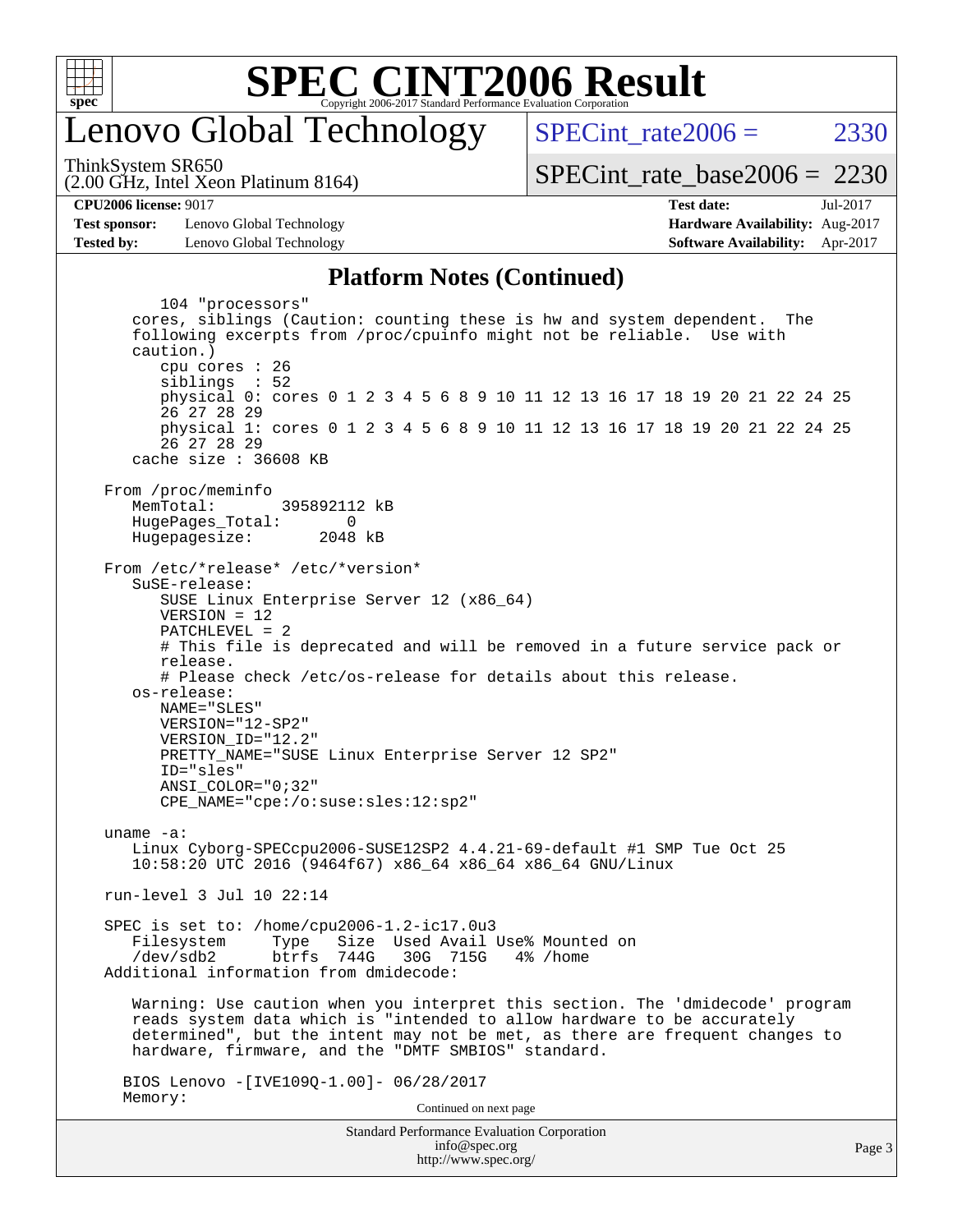

### enovo Global Technology

ThinkSystem SR650

SPECint rate  $2006 = 2330$ 

(2.00 GHz, Intel Xeon Platinum 8164)

[SPECint\\_rate\\_base2006 =](http://www.spec.org/auto/cpu2006/Docs/result-fields.html#SPECintratebase2006) 2230

**[Test sponsor:](http://www.spec.org/auto/cpu2006/Docs/result-fields.html#Testsponsor)** Lenovo Global Technology **[Hardware Availability:](http://www.spec.org/auto/cpu2006/Docs/result-fields.html#HardwareAvailability)** Aug-2017

**[CPU2006 license:](http://www.spec.org/auto/cpu2006/Docs/result-fields.html#CPU2006license)** 9017 **[Test date:](http://www.spec.org/auto/cpu2006/Docs/result-fields.html#Testdate)** Jul-2017 **[Tested by:](http://www.spec.org/auto/cpu2006/Docs/result-fields.html#Testedby)** Lenovo Global Technology **[Software Availability:](http://www.spec.org/auto/cpu2006/Docs/result-fields.html#SoftwareAvailability)** Apr-2017

#### **[Platform Notes \(Continued\)](http://www.spec.org/auto/cpu2006/Docs/result-fields.html#PlatformNotes)**

24x Samsung M393A2K43BB1-CTD 16 GB 2 rank 2666 MHz

(End of data from sysinfo program)

#### **[General Notes](http://www.spec.org/auto/cpu2006/Docs/result-fields.html#GeneralNotes)**

Environment variables set by runspec before the start of the run: LD\_LIBRARY\_PATH = "/home/cpu2006-1.2-ic17.0u3/lib/ia32:/home/cpu2006-1.2-ic17.0u3/lib/intel64:/home/cpu2006-1.2-ic17.0u3/sh10.2"

 Binaries compiled on a system with 1x Intel Core i7-4790 CPU + 32GB RAM memory using Redhat Enterprise Linux 7.2 Transparent Huge Pages enabled by default Filesystem page cache cleared with: shell invocation of 'sync; echo 3 > /proc/sys/vm/drop\_caches' prior to run runspec command invoked through numactl i.e.: numactl --interleave=all runspec <etc>

### **[Base Compiler Invocation](http://www.spec.org/auto/cpu2006/Docs/result-fields.html#BaseCompilerInvocation)**

[C benchmarks](http://www.spec.org/auto/cpu2006/Docs/result-fields.html#Cbenchmarks):

[icc -m32 -L/opt/intel/compilers\\_and\\_libraries\\_2017/linux/lib/ia32](http://www.spec.org/cpu2006/results/res2017q4/cpu2006-20170918-49789.flags.html#user_CCbase_intel_icc_c29f3ff5a7ed067b11e4ec10a03f03ae)

[C++ benchmarks:](http://www.spec.org/auto/cpu2006/Docs/result-fields.html#CXXbenchmarks)

[icpc -m32 -L/opt/intel/compilers\\_and\\_libraries\\_2017/linux/lib/ia32](http://www.spec.org/cpu2006/results/res2017q4/cpu2006-20170918-49789.flags.html#user_CXXbase_intel_icpc_8c35c7808b62dab9ae41a1aa06361b6b)

### **[Base Portability Flags](http://www.spec.org/auto/cpu2006/Docs/result-fields.html#BasePortabilityFlags)**

 400.perlbench: [-D\\_FILE\\_OFFSET\\_BITS=64](http://www.spec.org/cpu2006/results/res2017q4/cpu2006-20170918-49789.flags.html#user_basePORTABILITY400_perlbench_file_offset_bits_64_438cf9856305ebd76870a2c6dc2689ab) [-DSPEC\\_CPU\\_LINUX\\_IA32](http://www.spec.org/cpu2006/results/res2017q4/cpu2006-20170918-49789.flags.html#b400.perlbench_baseCPORTABILITY_DSPEC_CPU_LINUX_IA32) 401.bzip2: [-D\\_FILE\\_OFFSET\\_BITS=64](http://www.spec.org/cpu2006/results/res2017q4/cpu2006-20170918-49789.flags.html#user_basePORTABILITY401_bzip2_file_offset_bits_64_438cf9856305ebd76870a2c6dc2689ab) 403.gcc: [-D\\_FILE\\_OFFSET\\_BITS=64](http://www.spec.org/cpu2006/results/res2017q4/cpu2006-20170918-49789.flags.html#user_basePORTABILITY403_gcc_file_offset_bits_64_438cf9856305ebd76870a2c6dc2689ab) 429.mcf: [-D\\_FILE\\_OFFSET\\_BITS=64](http://www.spec.org/cpu2006/results/res2017q4/cpu2006-20170918-49789.flags.html#user_basePORTABILITY429_mcf_file_offset_bits_64_438cf9856305ebd76870a2c6dc2689ab) 445.gobmk: [-D\\_FILE\\_OFFSET\\_BITS=64](http://www.spec.org/cpu2006/results/res2017q4/cpu2006-20170918-49789.flags.html#user_basePORTABILITY445_gobmk_file_offset_bits_64_438cf9856305ebd76870a2c6dc2689ab) 456.hmmer: [-D\\_FILE\\_OFFSET\\_BITS=64](http://www.spec.org/cpu2006/results/res2017q4/cpu2006-20170918-49789.flags.html#user_basePORTABILITY456_hmmer_file_offset_bits_64_438cf9856305ebd76870a2c6dc2689ab) 458.sjeng: [-D\\_FILE\\_OFFSET\\_BITS=64](http://www.spec.org/cpu2006/results/res2017q4/cpu2006-20170918-49789.flags.html#user_basePORTABILITY458_sjeng_file_offset_bits_64_438cf9856305ebd76870a2c6dc2689ab) 462.libquantum: [-D\\_FILE\\_OFFSET\\_BITS=64](http://www.spec.org/cpu2006/results/res2017q4/cpu2006-20170918-49789.flags.html#user_basePORTABILITY462_libquantum_file_offset_bits_64_438cf9856305ebd76870a2c6dc2689ab) [-DSPEC\\_CPU\\_LINUX](http://www.spec.org/cpu2006/results/res2017q4/cpu2006-20170918-49789.flags.html#b462.libquantum_baseCPORTABILITY_DSPEC_CPU_LINUX) 464.h264ref: [-D\\_FILE\\_OFFSET\\_BITS=64](http://www.spec.org/cpu2006/results/res2017q4/cpu2006-20170918-49789.flags.html#user_basePORTABILITY464_h264ref_file_offset_bits_64_438cf9856305ebd76870a2c6dc2689ab) 471.omnetpp: [-D\\_FILE\\_OFFSET\\_BITS=64](http://www.spec.org/cpu2006/results/res2017q4/cpu2006-20170918-49789.flags.html#user_basePORTABILITY471_omnetpp_file_offset_bits_64_438cf9856305ebd76870a2c6dc2689ab) 473.astar: [-D\\_FILE\\_OFFSET\\_BITS=64](http://www.spec.org/cpu2006/results/res2017q4/cpu2006-20170918-49789.flags.html#user_basePORTABILITY473_astar_file_offset_bits_64_438cf9856305ebd76870a2c6dc2689ab) 483.xalancbmk: [-D\\_FILE\\_OFFSET\\_BITS=64](http://www.spec.org/cpu2006/results/res2017q4/cpu2006-20170918-49789.flags.html#user_basePORTABILITY483_xalancbmk_file_offset_bits_64_438cf9856305ebd76870a2c6dc2689ab) [-DSPEC\\_CPU\\_LINUX](http://www.spec.org/cpu2006/results/res2017q4/cpu2006-20170918-49789.flags.html#b483.xalancbmk_baseCXXPORTABILITY_DSPEC_CPU_LINUX)

### **[Base Optimization Flags](http://www.spec.org/auto/cpu2006/Docs/result-fields.html#BaseOptimizationFlags)**

[C benchmarks](http://www.spec.org/auto/cpu2006/Docs/result-fields.html#Cbenchmarks):

[-xCORE-AVX512](http://www.spec.org/cpu2006/results/res2017q4/cpu2006-20170918-49789.flags.html#user_CCbase_f-xCORE-AVX512) [-ipo](http://www.spec.org/cpu2006/results/res2017q4/cpu2006-20170918-49789.flags.html#user_CCbase_f-ipo) [-O3](http://www.spec.org/cpu2006/results/res2017q4/cpu2006-20170918-49789.flags.html#user_CCbase_f-O3) [-no-prec-div](http://www.spec.org/cpu2006/results/res2017q4/cpu2006-20170918-49789.flags.html#user_CCbase_f-no-prec-div) [-qopt-prefetch](http://www.spec.org/cpu2006/results/res2017q4/cpu2006-20170918-49789.flags.html#user_CCbase_f-qopt-prefetch) [-qopt-mem-layout-trans=3](http://www.spec.org/cpu2006/results/res2017q4/cpu2006-20170918-49789.flags.html#user_CCbase_f-qopt-mem-layout-trans_170f5be61cd2cedc9b54468c59262d5d)

Continued on next page

Standard Performance Evaluation Corporation [info@spec.org](mailto:info@spec.org) <http://www.spec.org/>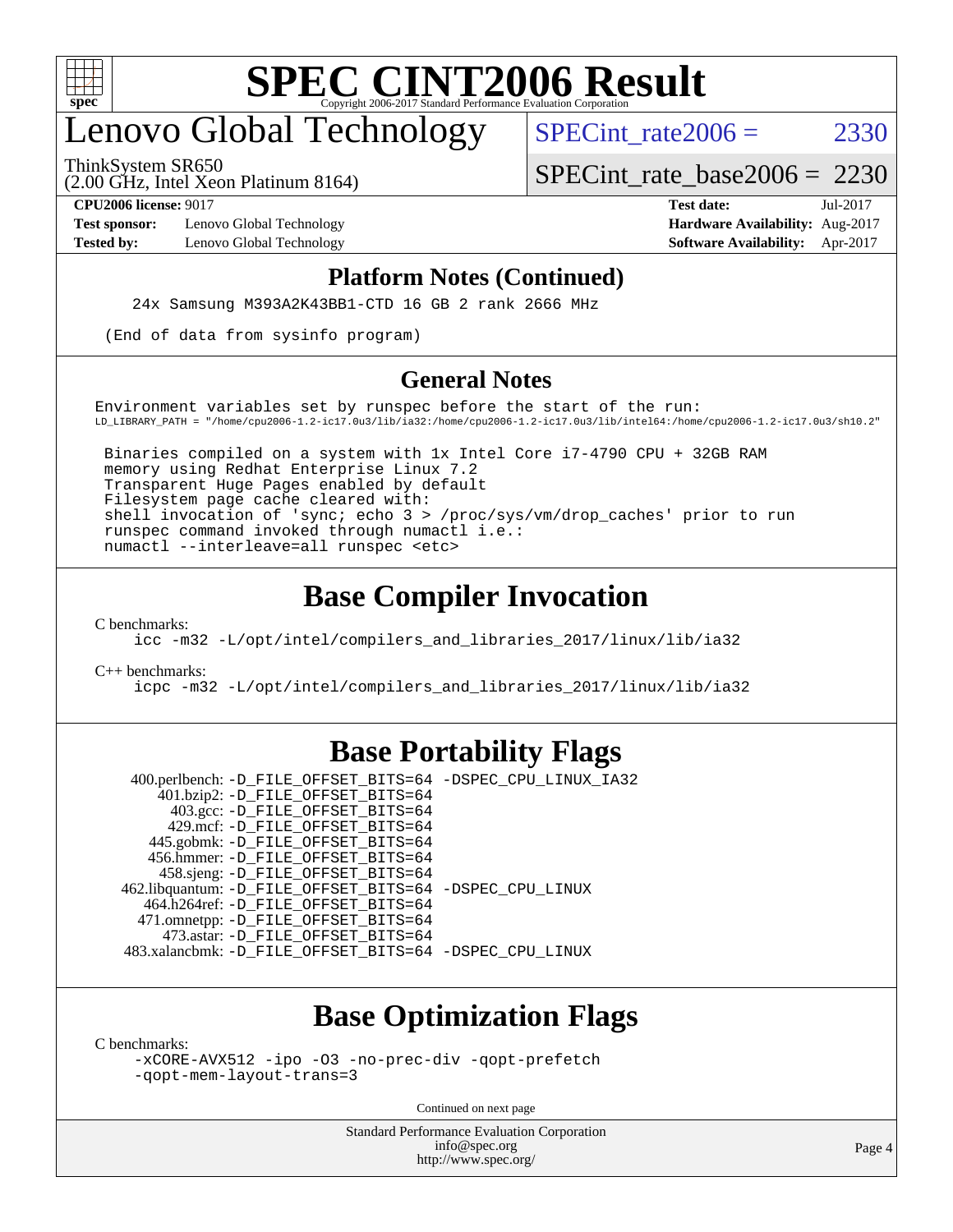

### enovo Global Technology

ThinkSystem SR650

SPECint rate  $2006 = 2330$ 

[SPECint\\_rate\\_base2006 =](http://www.spec.org/auto/cpu2006/Docs/result-fields.html#SPECintratebase2006) 2230

(2.00 GHz, Intel Xeon Platinum 8164)

**[CPU2006 license:](http://www.spec.org/auto/cpu2006/Docs/result-fields.html#CPU2006license)** 9017 **[Test date:](http://www.spec.org/auto/cpu2006/Docs/result-fields.html#Testdate)** Jul-2017 **[Test sponsor:](http://www.spec.org/auto/cpu2006/Docs/result-fields.html#Testsponsor)** Lenovo Global Technology **[Hardware Availability:](http://www.spec.org/auto/cpu2006/Docs/result-fields.html#HardwareAvailability)** Aug-2017 **[Tested by:](http://www.spec.org/auto/cpu2006/Docs/result-fields.html#Testedby)** Lenovo Global Technology **[Software Availability:](http://www.spec.org/auto/cpu2006/Docs/result-fields.html#SoftwareAvailability)** Apr-2017

### **[Base Optimization Flags \(Continued\)](http://www.spec.org/auto/cpu2006/Docs/result-fields.html#BaseOptimizationFlags)**

[C++ benchmarks:](http://www.spec.org/auto/cpu2006/Docs/result-fields.html#CXXbenchmarks)

[-xCORE-AVX512](http://www.spec.org/cpu2006/results/res2017q4/cpu2006-20170918-49789.flags.html#user_CXXbase_f-xCORE-AVX512) [-ipo](http://www.spec.org/cpu2006/results/res2017q4/cpu2006-20170918-49789.flags.html#user_CXXbase_f-ipo) [-O3](http://www.spec.org/cpu2006/results/res2017q4/cpu2006-20170918-49789.flags.html#user_CXXbase_f-O3) [-no-prec-div](http://www.spec.org/cpu2006/results/res2017q4/cpu2006-20170918-49789.flags.html#user_CXXbase_f-no-prec-div) [-qopt-prefetch](http://www.spec.org/cpu2006/results/res2017q4/cpu2006-20170918-49789.flags.html#user_CXXbase_f-qopt-prefetch) [-qopt-mem-layout-trans=3](http://www.spec.org/cpu2006/results/res2017q4/cpu2006-20170918-49789.flags.html#user_CXXbase_f-qopt-mem-layout-trans_170f5be61cd2cedc9b54468c59262d5d) [-Wl,-z,muldefs](http://www.spec.org/cpu2006/results/res2017q4/cpu2006-20170918-49789.flags.html#user_CXXbase_link_force_multiple1_74079c344b956b9658436fd1b6dd3a8a) [-L/sh10.2 -lsmartheap](http://www.spec.org/cpu2006/results/res2017q4/cpu2006-20170918-49789.flags.html#user_CXXbase_SmartHeap_b831f2d313e2fffa6dfe3f00ffc1f1c0)

### **[Base Other Flags](http://www.spec.org/auto/cpu2006/Docs/result-fields.html#BaseOtherFlags)**

[C benchmarks](http://www.spec.org/auto/cpu2006/Docs/result-fields.html#Cbenchmarks):

403.gcc: [-Dalloca=\\_alloca](http://www.spec.org/cpu2006/results/res2017q4/cpu2006-20170918-49789.flags.html#b403.gcc_baseEXTRA_CFLAGS_Dalloca_be3056838c12de2578596ca5467af7f3)

### **[Peak Compiler Invocation](http://www.spec.org/auto/cpu2006/Docs/result-fields.html#PeakCompilerInvocation)**

[C benchmarks \(except as noted below\)](http://www.spec.org/auto/cpu2006/Docs/result-fields.html#Cbenchmarksexceptasnotedbelow):

[icc -m32 -L/opt/intel/compilers\\_and\\_libraries\\_2017/linux/lib/ia32](http://www.spec.org/cpu2006/results/res2017q4/cpu2006-20170918-49789.flags.html#user_CCpeak_intel_icc_c29f3ff5a7ed067b11e4ec10a03f03ae)

400.perlbench: [icc -m64](http://www.spec.org/cpu2006/results/res2017q4/cpu2006-20170918-49789.flags.html#user_peakCCLD400_perlbench_intel_icc_64bit_bda6cc9af1fdbb0edc3795bac97ada53)

401.bzip2: [icc -m64](http://www.spec.org/cpu2006/results/res2017q4/cpu2006-20170918-49789.flags.html#user_peakCCLD401_bzip2_intel_icc_64bit_bda6cc9af1fdbb0edc3795bac97ada53)

456.hmmer: [icc -m64](http://www.spec.org/cpu2006/results/res2017q4/cpu2006-20170918-49789.flags.html#user_peakCCLD456_hmmer_intel_icc_64bit_bda6cc9af1fdbb0edc3795bac97ada53)

458.sjeng: [icc -m64](http://www.spec.org/cpu2006/results/res2017q4/cpu2006-20170918-49789.flags.html#user_peakCCLD458_sjeng_intel_icc_64bit_bda6cc9af1fdbb0edc3795bac97ada53)

#### [C++ benchmarks:](http://www.spec.org/auto/cpu2006/Docs/result-fields.html#CXXbenchmarks)

[icpc -m32 -L/opt/intel/compilers\\_and\\_libraries\\_2017/linux/lib/ia32](http://www.spec.org/cpu2006/results/res2017q4/cpu2006-20170918-49789.flags.html#user_CXXpeak_intel_icpc_8c35c7808b62dab9ae41a1aa06361b6b)

### **[Peak Portability Flags](http://www.spec.org/auto/cpu2006/Docs/result-fields.html#PeakPortabilityFlags)**

 400.perlbench: [-DSPEC\\_CPU\\_LP64](http://www.spec.org/cpu2006/results/res2017q4/cpu2006-20170918-49789.flags.html#b400.perlbench_peakCPORTABILITY_DSPEC_CPU_LP64) [-DSPEC\\_CPU\\_LINUX\\_X64](http://www.spec.org/cpu2006/results/res2017q4/cpu2006-20170918-49789.flags.html#b400.perlbench_peakCPORTABILITY_DSPEC_CPU_LINUX_X64) 401.bzip2: [-DSPEC\\_CPU\\_LP64](http://www.spec.org/cpu2006/results/res2017q4/cpu2006-20170918-49789.flags.html#suite_peakCPORTABILITY401_bzip2_DSPEC_CPU_LP64) 403.gcc: [-D\\_FILE\\_OFFSET\\_BITS=64](http://www.spec.org/cpu2006/results/res2017q4/cpu2006-20170918-49789.flags.html#user_peakPORTABILITY403_gcc_file_offset_bits_64_438cf9856305ebd76870a2c6dc2689ab) 429.mcf: [-D\\_FILE\\_OFFSET\\_BITS=64](http://www.spec.org/cpu2006/results/res2017q4/cpu2006-20170918-49789.flags.html#user_peakPORTABILITY429_mcf_file_offset_bits_64_438cf9856305ebd76870a2c6dc2689ab) 445.gobmk: [-D\\_FILE\\_OFFSET\\_BITS=64](http://www.spec.org/cpu2006/results/res2017q4/cpu2006-20170918-49789.flags.html#user_peakPORTABILITY445_gobmk_file_offset_bits_64_438cf9856305ebd76870a2c6dc2689ab) 456.hmmer: [-DSPEC\\_CPU\\_LP64](http://www.spec.org/cpu2006/results/res2017q4/cpu2006-20170918-49789.flags.html#suite_peakCPORTABILITY456_hmmer_DSPEC_CPU_LP64) 458.sjeng: [-DSPEC\\_CPU\\_LP64](http://www.spec.org/cpu2006/results/res2017q4/cpu2006-20170918-49789.flags.html#suite_peakCPORTABILITY458_sjeng_DSPEC_CPU_LP64) 462.libquantum: [-D\\_FILE\\_OFFSET\\_BITS=64](http://www.spec.org/cpu2006/results/res2017q4/cpu2006-20170918-49789.flags.html#user_peakPORTABILITY462_libquantum_file_offset_bits_64_438cf9856305ebd76870a2c6dc2689ab) [-DSPEC\\_CPU\\_LINUX](http://www.spec.org/cpu2006/results/res2017q4/cpu2006-20170918-49789.flags.html#b462.libquantum_peakCPORTABILITY_DSPEC_CPU_LINUX) 464.h264ref: [-D\\_FILE\\_OFFSET\\_BITS=64](http://www.spec.org/cpu2006/results/res2017q4/cpu2006-20170918-49789.flags.html#user_peakPORTABILITY464_h264ref_file_offset_bits_64_438cf9856305ebd76870a2c6dc2689ab) 471.omnetpp: [-D\\_FILE\\_OFFSET\\_BITS=64](http://www.spec.org/cpu2006/results/res2017q4/cpu2006-20170918-49789.flags.html#user_peakPORTABILITY471_omnetpp_file_offset_bits_64_438cf9856305ebd76870a2c6dc2689ab) 473.astar: [-D\\_FILE\\_OFFSET\\_BITS=64](http://www.spec.org/cpu2006/results/res2017q4/cpu2006-20170918-49789.flags.html#user_peakPORTABILITY473_astar_file_offset_bits_64_438cf9856305ebd76870a2c6dc2689ab) 483.xalancbmk: [-D\\_FILE\\_OFFSET\\_BITS=64](http://www.spec.org/cpu2006/results/res2017q4/cpu2006-20170918-49789.flags.html#user_peakPORTABILITY483_xalancbmk_file_offset_bits_64_438cf9856305ebd76870a2c6dc2689ab) [-DSPEC\\_CPU\\_LINUX](http://www.spec.org/cpu2006/results/res2017q4/cpu2006-20170918-49789.flags.html#b483.xalancbmk_peakCXXPORTABILITY_DSPEC_CPU_LINUX)

> Standard Performance Evaluation Corporation [info@spec.org](mailto:info@spec.org) <http://www.spec.org/>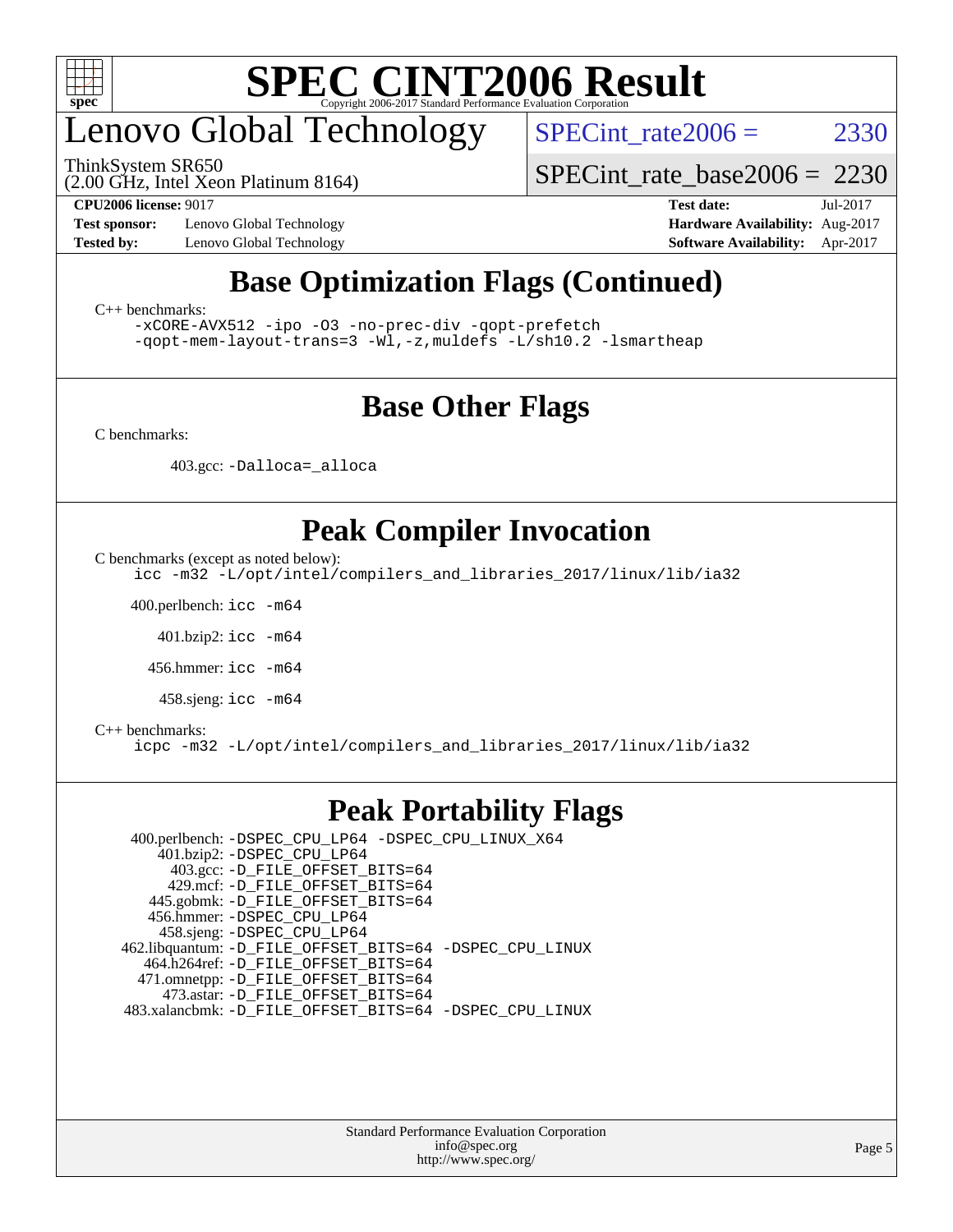

### enovo Global Technology

SPECint rate  $2006 = 2330$ 

(2.00 GHz, Intel Xeon Platinum 8164) ThinkSystem SR650

[SPECint\\_rate\\_base2006 =](http://www.spec.org/auto/cpu2006/Docs/result-fields.html#SPECintratebase2006) 2230

**[Test sponsor:](http://www.spec.org/auto/cpu2006/Docs/result-fields.html#Testsponsor)** Lenovo Global Technology **[Hardware Availability:](http://www.spec.org/auto/cpu2006/Docs/result-fields.html#HardwareAvailability)** Aug-2017 **[Tested by:](http://www.spec.org/auto/cpu2006/Docs/result-fields.html#Testedby)** Lenovo Global Technology **[Software Availability:](http://www.spec.org/auto/cpu2006/Docs/result-fields.html#SoftwareAvailability)** Apr-2017

# **[CPU2006 license:](http://www.spec.org/auto/cpu2006/Docs/result-fields.html#CPU2006license)** 9017 **[Test date:](http://www.spec.org/auto/cpu2006/Docs/result-fields.html#Testdate)** Jul-2017

### **[Peak Optimization Flags](http://www.spec.org/auto/cpu2006/Docs/result-fields.html#PeakOptimizationFlags)**

#### [C benchmarks](http://www.spec.org/auto/cpu2006/Docs/result-fields.html#Cbenchmarks):

 400.perlbench: [-prof-gen](http://www.spec.org/cpu2006/results/res2017q4/cpu2006-20170918-49789.flags.html#user_peakPASS1_CFLAGSPASS1_LDCFLAGS400_perlbench_prof_gen_e43856698f6ca7b7e442dfd80e94a8fc)(pass 1) [-prof-use](http://www.spec.org/cpu2006/results/res2017q4/cpu2006-20170918-49789.flags.html#user_peakPASS2_CFLAGSPASS2_LDCFLAGS400_perlbench_prof_use_bccf7792157ff70d64e32fe3e1250b55)(pass 2) [-xCORE-AVX512](http://www.spec.org/cpu2006/results/res2017q4/cpu2006-20170918-49789.flags.html#user_peakPASS2_CFLAGSPASS2_LDCFLAGS400_perlbench_f-xCORE-AVX512)(pass 2)  $-par-num-threads=1(pass 1) -ipo(pass 2) -O3(pass 2)$  $-par-num-threads=1(pass 1) -ipo(pass 2) -O3(pass 2)$  $-par-num-threads=1(pass 1) -ipo(pass 2) -O3(pass 2)$  $-par-num-threads=1(pass 1) -ipo(pass 2) -O3(pass 2)$  $-par-num-threads=1(pass 1) -ipo(pass 2) -O3(pass 2)$  $-par-num-threads=1(pass 1) -ipo(pass 2) -O3(pass 2)$ [-no-prec-div](http://www.spec.org/cpu2006/results/res2017q4/cpu2006-20170918-49789.flags.html#user_peakPASS2_CFLAGSPASS2_LDCFLAGS400_perlbench_f-no-prec-div)(pass 2) [-auto-ilp32](http://www.spec.org/cpu2006/results/res2017q4/cpu2006-20170918-49789.flags.html#user_peakCOPTIMIZE400_perlbench_f-auto-ilp32) [-qopt-mem-layout-trans=3](http://www.spec.org/cpu2006/results/res2017q4/cpu2006-20170918-49789.flags.html#user_peakCOPTIMIZE400_perlbench_f-qopt-mem-layout-trans_170f5be61cd2cedc9b54468c59262d5d) 401.bzip2: [-prof-gen](http://www.spec.org/cpu2006/results/res2017q4/cpu2006-20170918-49789.flags.html#user_peakPASS1_CFLAGSPASS1_LDCFLAGS401_bzip2_prof_gen_e43856698f6ca7b7e442dfd80e94a8fc)(pass 1) [-prof-use](http://www.spec.org/cpu2006/results/res2017q4/cpu2006-20170918-49789.flags.html#user_peakPASS2_CFLAGSPASS2_LDCFLAGS401_bzip2_prof_use_bccf7792157ff70d64e32fe3e1250b55)(pass 2) [-xCORE-AVX512](http://www.spec.org/cpu2006/results/res2017q4/cpu2006-20170918-49789.flags.html#user_peakPASS2_CFLAGSPASS2_LDCFLAGS401_bzip2_f-xCORE-AVX512)(pass 2) [-par-num-threads=1](http://www.spec.org/cpu2006/results/res2017q4/cpu2006-20170918-49789.flags.html#user_peakPASS1_CFLAGSPASS1_LDCFLAGS401_bzip2_par_num_threads_786a6ff141b4e9e90432e998842df6c2)(pass 1) [-ipo](http://www.spec.org/cpu2006/results/res2017q4/cpu2006-20170918-49789.flags.html#user_peakPASS2_CFLAGSPASS2_LDCFLAGS401_bzip2_f-ipo)(pass 2) [-O3](http://www.spec.org/cpu2006/results/res2017q4/cpu2006-20170918-49789.flags.html#user_peakPASS2_CFLAGSPASS2_LDCFLAGS401_bzip2_f-O3)(pass 2) [-no-prec-div](http://www.spec.org/cpu2006/results/res2017q4/cpu2006-20170918-49789.flags.html#user_peakPASS2_CFLAGSPASS2_LDCFLAGS401_bzip2_f-no-prec-div)(pass 2) [-qopt-prefetch](http://www.spec.org/cpu2006/results/res2017q4/cpu2006-20170918-49789.flags.html#user_peakCOPTIMIZE401_bzip2_f-qopt-prefetch) [-auto-ilp32](http://www.spec.org/cpu2006/results/res2017q4/cpu2006-20170918-49789.flags.html#user_peakCOPTIMIZE401_bzip2_f-auto-ilp32) [-qopt-mem-layout-trans=3](http://www.spec.org/cpu2006/results/res2017q4/cpu2006-20170918-49789.flags.html#user_peakCOPTIMIZE401_bzip2_f-qopt-mem-layout-trans_170f5be61cd2cedc9b54468c59262d5d) 403.gcc: [-xCORE-AVX512](http://www.spec.org/cpu2006/results/res2017q4/cpu2006-20170918-49789.flags.html#user_peakOPTIMIZE403_gcc_f-xCORE-AVX512) [-ipo](http://www.spec.org/cpu2006/results/res2017q4/cpu2006-20170918-49789.flags.html#user_peakOPTIMIZE403_gcc_f-ipo) [-O3](http://www.spec.org/cpu2006/results/res2017q4/cpu2006-20170918-49789.flags.html#user_peakOPTIMIZE403_gcc_f-O3) [-no-prec-div](http://www.spec.org/cpu2006/results/res2017q4/cpu2006-20170918-49789.flags.html#user_peakOPTIMIZE403_gcc_f-no-prec-div) [-qopt-mem-layout-trans=3](http://www.spec.org/cpu2006/results/res2017q4/cpu2006-20170918-49789.flags.html#user_peakCOPTIMIZE403_gcc_f-qopt-mem-layout-trans_170f5be61cd2cedc9b54468c59262d5d)  $429$ .mcf: basepeak = yes 445.gobmk: [-prof-gen](http://www.spec.org/cpu2006/results/res2017q4/cpu2006-20170918-49789.flags.html#user_peakPASS1_CFLAGSPASS1_LDCFLAGS445_gobmk_prof_gen_e43856698f6ca7b7e442dfd80e94a8fc)(pass 1) [-prof-use](http://www.spec.org/cpu2006/results/res2017q4/cpu2006-20170918-49789.flags.html#user_peakPASS2_CFLAGSPASS2_LDCFLAGSPASS2_LDFLAGS445_gobmk_prof_use_bccf7792157ff70d64e32fe3e1250b55)(pass 2) [-xCORE-AVX512](http://www.spec.org/cpu2006/results/res2017q4/cpu2006-20170918-49789.flags.html#user_peakPASS2_CFLAGSPASS2_LDCFLAGSPASS2_LDFLAGS445_gobmk_f-xCORE-AVX512)(pass 2) [-par-num-threads=1](http://www.spec.org/cpu2006/results/res2017q4/cpu2006-20170918-49789.flags.html#user_peakPASS1_CFLAGSPASS1_LDCFLAGS445_gobmk_par_num_threads_786a6ff141b4e9e90432e998842df6c2)(pass 1) [-ipo](http://www.spec.org/cpu2006/results/res2017q4/cpu2006-20170918-49789.flags.html#user_peakPASS2_LDCFLAGS445_gobmk_f-ipo)(pass 2) [-O3](http://www.spec.org/cpu2006/results/res2017q4/cpu2006-20170918-49789.flags.html#user_peakPASS2_LDCFLAGS445_gobmk_f-O3)(pass 2) [-no-prec-div](http://www.spec.org/cpu2006/results/res2017q4/cpu2006-20170918-49789.flags.html#user_peakPASS2_LDCFLAGS445_gobmk_f-no-prec-div)(pass 2) [-qopt-mem-layout-trans=3](http://www.spec.org/cpu2006/results/res2017q4/cpu2006-20170918-49789.flags.html#user_peakCOPTIMIZE445_gobmk_f-qopt-mem-layout-trans_170f5be61cd2cedc9b54468c59262d5d) 456.hmmer: [-xCORE-AVX512](http://www.spec.org/cpu2006/results/res2017q4/cpu2006-20170918-49789.flags.html#user_peakOPTIMIZE456_hmmer_f-xCORE-AVX512) [-ipo](http://www.spec.org/cpu2006/results/res2017q4/cpu2006-20170918-49789.flags.html#user_peakOPTIMIZE456_hmmer_f-ipo) [-O3](http://www.spec.org/cpu2006/results/res2017q4/cpu2006-20170918-49789.flags.html#user_peakOPTIMIZE456_hmmer_f-O3) [-no-prec-div](http://www.spec.org/cpu2006/results/res2017q4/cpu2006-20170918-49789.flags.html#user_peakOPTIMIZE456_hmmer_f-no-prec-div) [-unroll2](http://www.spec.org/cpu2006/results/res2017q4/cpu2006-20170918-49789.flags.html#user_peakCOPTIMIZE456_hmmer_f-unroll_784dae83bebfb236979b41d2422d7ec2) [-auto-ilp32](http://www.spec.org/cpu2006/results/res2017q4/cpu2006-20170918-49789.flags.html#user_peakCOPTIMIZE456_hmmer_f-auto-ilp32) [-qopt-mem-layout-trans=3](http://www.spec.org/cpu2006/results/res2017q4/cpu2006-20170918-49789.flags.html#user_peakCOPTIMIZE456_hmmer_f-qopt-mem-layout-trans_170f5be61cd2cedc9b54468c59262d5d) 458.sjeng: [-prof-gen](http://www.spec.org/cpu2006/results/res2017q4/cpu2006-20170918-49789.flags.html#user_peakPASS1_CFLAGSPASS1_LDCFLAGS458_sjeng_prof_gen_e43856698f6ca7b7e442dfd80e94a8fc)(pass 1) [-prof-use](http://www.spec.org/cpu2006/results/res2017q4/cpu2006-20170918-49789.flags.html#user_peakPASS2_CFLAGSPASS2_LDCFLAGS458_sjeng_prof_use_bccf7792157ff70d64e32fe3e1250b55)(pass 2) [-xCORE-AVX512](http://www.spec.org/cpu2006/results/res2017q4/cpu2006-20170918-49789.flags.html#user_peakPASS2_CFLAGSPASS2_LDCFLAGS458_sjeng_f-xCORE-AVX512)(pass 2) [-par-num-threads=1](http://www.spec.org/cpu2006/results/res2017q4/cpu2006-20170918-49789.flags.html#user_peakPASS1_CFLAGSPASS1_LDCFLAGS458_sjeng_par_num_threads_786a6ff141b4e9e90432e998842df6c2)(pass 1) [-ipo](http://www.spec.org/cpu2006/results/res2017q4/cpu2006-20170918-49789.flags.html#user_peakPASS2_CFLAGSPASS2_LDCFLAGS458_sjeng_f-ipo)(pass 2) [-O3](http://www.spec.org/cpu2006/results/res2017q4/cpu2006-20170918-49789.flags.html#user_peakPASS2_CFLAGSPASS2_LDCFLAGS458_sjeng_f-O3)(pass 2) [-no-prec-div](http://www.spec.org/cpu2006/results/res2017q4/cpu2006-20170918-49789.flags.html#user_peakPASS2_CFLAGSPASS2_LDCFLAGS458_sjeng_f-no-prec-div)(pass 2) [-unroll4](http://www.spec.org/cpu2006/results/res2017q4/cpu2006-20170918-49789.flags.html#user_peakCOPTIMIZE458_sjeng_f-unroll_4e5e4ed65b7fd20bdcd365bec371b81f) [-auto-ilp32](http://www.spec.org/cpu2006/results/res2017q4/cpu2006-20170918-49789.flags.html#user_peakCOPTIMIZE458_sjeng_f-auto-ilp32) [-qopt-mem-layout-trans=3](http://www.spec.org/cpu2006/results/res2017q4/cpu2006-20170918-49789.flags.html#user_peakCOPTIMIZE458_sjeng_f-qopt-mem-layout-trans_170f5be61cd2cedc9b54468c59262d5d)  $462$ .libquantum: basepeak = yes 464.h264ref: [-prof-gen](http://www.spec.org/cpu2006/results/res2017q4/cpu2006-20170918-49789.flags.html#user_peakPASS1_CFLAGSPASS1_LDCFLAGS464_h264ref_prof_gen_e43856698f6ca7b7e442dfd80e94a8fc)(pass 1) [-prof-use](http://www.spec.org/cpu2006/results/res2017q4/cpu2006-20170918-49789.flags.html#user_peakPASS2_CFLAGSPASS2_LDCFLAGS464_h264ref_prof_use_bccf7792157ff70d64e32fe3e1250b55)(pass 2) [-xCORE-AVX512](http://www.spec.org/cpu2006/results/res2017q4/cpu2006-20170918-49789.flags.html#user_peakPASS2_CFLAGSPASS2_LDCFLAGS464_h264ref_f-xCORE-AVX512)(pass 2) [-par-num-threads=1](http://www.spec.org/cpu2006/results/res2017q4/cpu2006-20170918-49789.flags.html#user_peakPASS1_CFLAGSPASS1_LDCFLAGS464_h264ref_par_num_threads_786a6ff141b4e9e90432e998842df6c2)(pass 1) [-ipo](http://www.spec.org/cpu2006/results/res2017q4/cpu2006-20170918-49789.flags.html#user_peakPASS2_CFLAGSPASS2_LDCFLAGS464_h264ref_f-ipo)(pass 2) [-O3](http://www.spec.org/cpu2006/results/res2017q4/cpu2006-20170918-49789.flags.html#user_peakPASS2_CFLAGSPASS2_LDCFLAGS464_h264ref_f-O3)(pass 2) [-no-prec-div](http://www.spec.org/cpu2006/results/res2017q4/cpu2006-20170918-49789.flags.html#user_peakPASS2_CFLAGSPASS2_LDCFLAGS464_h264ref_f-no-prec-div)(pass 2) [-unroll2](http://www.spec.org/cpu2006/results/res2017q4/cpu2006-20170918-49789.flags.html#user_peakCOPTIMIZE464_h264ref_f-unroll_784dae83bebfb236979b41d2422d7ec2) [-qopt-mem-layout-trans=3](http://www.spec.org/cpu2006/results/res2017q4/cpu2006-20170918-49789.flags.html#user_peakCOPTIMIZE464_h264ref_f-qopt-mem-layout-trans_170f5be61cd2cedc9b54468c59262d5d) [C++ benchmarks:](http://www.spec.org/auto/cpu2006/Docs/result-fields.html#CXXbenchmarks) 471.omnetpp: [-prof-gen](http://www.spec.org/cpu2006/results/res2017q4/cpu2006-20170918-49789.flags.html#user_peakPASS1_CXXFLAGSPASS1_LDCXXFLAGS471_omnetpp_prof_gen_e43856698f6ca7b7e442dfd80e94a8fc)(pass 1) [-prof-use](http://www.spec.org/cpu2006/results/res2017q4/cpu2006-20170918-49789.flags.html#user_peakPASS2_CXXFLAGSPASS2_LDCXXFLAGS471_omnetpp_prof_use_bccf7792157ff70d64e32fe3e1250b55)(pass 2) [-xCORE-AVX512](http://www.spec.org/cpu2006/results/res2017q4/cpu2006-20170918-49789.flags.html#user_peakPASS2_CXXFLAGSPASS2_LDCXXFLAGS471_omnetpp_f-xCORE-AVX512)(pass 2) [-par-num-threads=1](http://www.spec.org/cpu2006/results/res2017q4/cpu2006-20170918-49789.flags.html#user_peakPASS1_CXXFLAGSPASS1_LDCXXFLAGS471_omnetpp_par_num_threads_786a6ff141b4e9e90432e998842df6c2)(pass 1) [-ipo](http://www.spec.org/cpu2006/results/res2017q4/cpu2006-20170918-49789.flags.html#user_peakPASS2_CXXFLAGSPASS2_LDCXXFLAGS471_omnetpp_f-ipo)(pass 2) [-O3](http://www.spec.org/cpu2006/results/res2017q4/cpu2006-20170918-49789.flags.html#user_peakPASS2_CXXFLAGSPASS2_LDCXXFLAGS471_omnetpp_f-O3)(pass 2) [-no-prec-div](http://www.spec.org/cpu2006/results/res2017q4/cpu2006-20170918-49789.flags.html#user_peakPASS2_CXXFLAGSPASS2_LDCXXFLAGS471_omnetpp_f-no-prec-div)(pass 2) [-qopt-ra-region-strategy=block](http://www.spec.org/cpu2006/results/res2017q4/cpu2006-20170918-49789.flags.html#user_peakCXXOPTIMIZE471_omnetpp_f-qopt-ra-region-strategy_430aa8f7c220cbde92ae827fa8d9be32)  [-qopt-mem-layout-trans=3](http://www.spec.org/cpu2006/results/res2017q4/cpu2006-20170918-49789.flags.html#user_peakCXXOPTIMIZE471_omnetpp_f-qopt-mem-layout-trans_170f5be61cd2cedc9b54468c59262d5d) [-Wl,-z,muldefs](http://www.spec.org/cpu2006/results/res2017q4/cpu2006-20170918-49789.flags.html#user_peakEXTRA_LDFLAGS471_omnetpp_link_force_multiple1_74079c344b956b9658436fd1b6dd3a8a) [-L/sh10.2 -lsmartheap](http://www.spec.org/cpu2006/results/res2017q4/cpu2006-20170918-49789.flags.html#user_peakEXTRA_LIBS471_omnetpp_SmartHeap_b831f2d313e2fffa6dfe3f00ffc1f1c0) 473.astar: basepeak = yes  $483.xalanchmk: basepeak = yes$